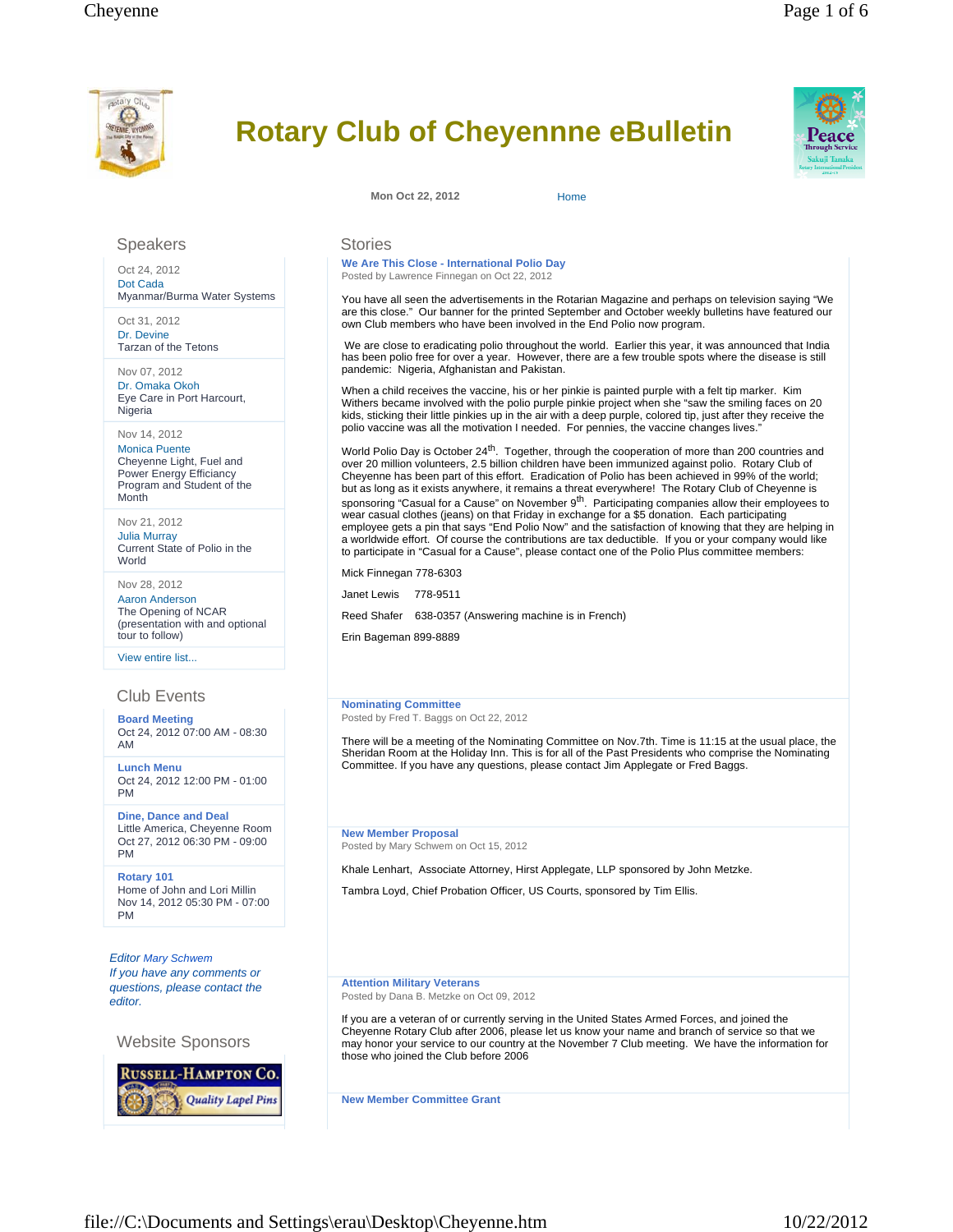

Please visit our Sponsors.

**Click here to place your ad** 

### Posted by James Bowers on Oct 08, 2012

The New Member Committee is accepting grant proposals October 1<sup>st</sup>-31<sup>st</sup>, 2012. The amount available for funding is \$1,000 with award to be provided in early December. If you know of a nonprofit (501c3) organization that is seeking funding please have them submit a proposal.

Grant Proposal:

Proposals should not exceed ONE page typed.

Each proposal should include the following: mission, project description, amount of funding requested and timeline of project.

Preference will be given to organizations or projects based in Laramie County.

Send proposal to:

James Bowers

Chairman, New Member Committee

### James@CheyenneDepotMuseum.org

Or

121 W. 15<sup>th</sup> St. #300

Cheyenne, WY 82001

Further Questions: Contact James Bowers

### **Want to Learn More About Rotary?** Posted by Mary Schwem on Oct 08, 2012

Plan on attending the

District 5440 Assembly

Saturday, October 20, 2012 at 09:00 am - 03:30 pm

\$40.00 per person

Hilton Garden Inn

2229 Grand Ave

Laramie, WY, 8

Registration check-in begins at 8:15am and the assembly will start at 9:00am.

If you are interested in attending please contact President Ron for details. You may register on the district Website: www.rotary5440.org



**We're This Close to Ending Polio**

Posted by Lawrence Finnegan on Oct 01, 2012

ROTARY INTERNATIONAL

September 2012

Pakistan scoring great gains despite challenges

"Pakistan this year has perhaps the best chance ever to achieve success, because tremendous new efforts are being undertaken, led by the government, in implementing a national polio emergency action plan that mobilized all government and civil society resources," says Robert S. Scott, chair of Rotary's International PolioPlus Committee, about progress in Pakistan. "There is strong evidence that implementation of the emergency plan is showing results, particularly in key reservoir areas such as Balochistan and Sindh."

\* Learn about the progress being made by Rotary and our partners in the

Global Polio Eradication Initiative.

\* Get the latest news from Rotary on the fight to finish polio. \* Follow stories about polio eradication on Rotary's blog.

Japan vows continued support

Shortly before he took office as president of Rotary International, Sakuji Tanaka received assurances from Prime Minister Yoshihiko Noda that Japan will continue its support for polio eradication, Rotary's top philanthropic goal. Japan is the third-largest public-sector donor to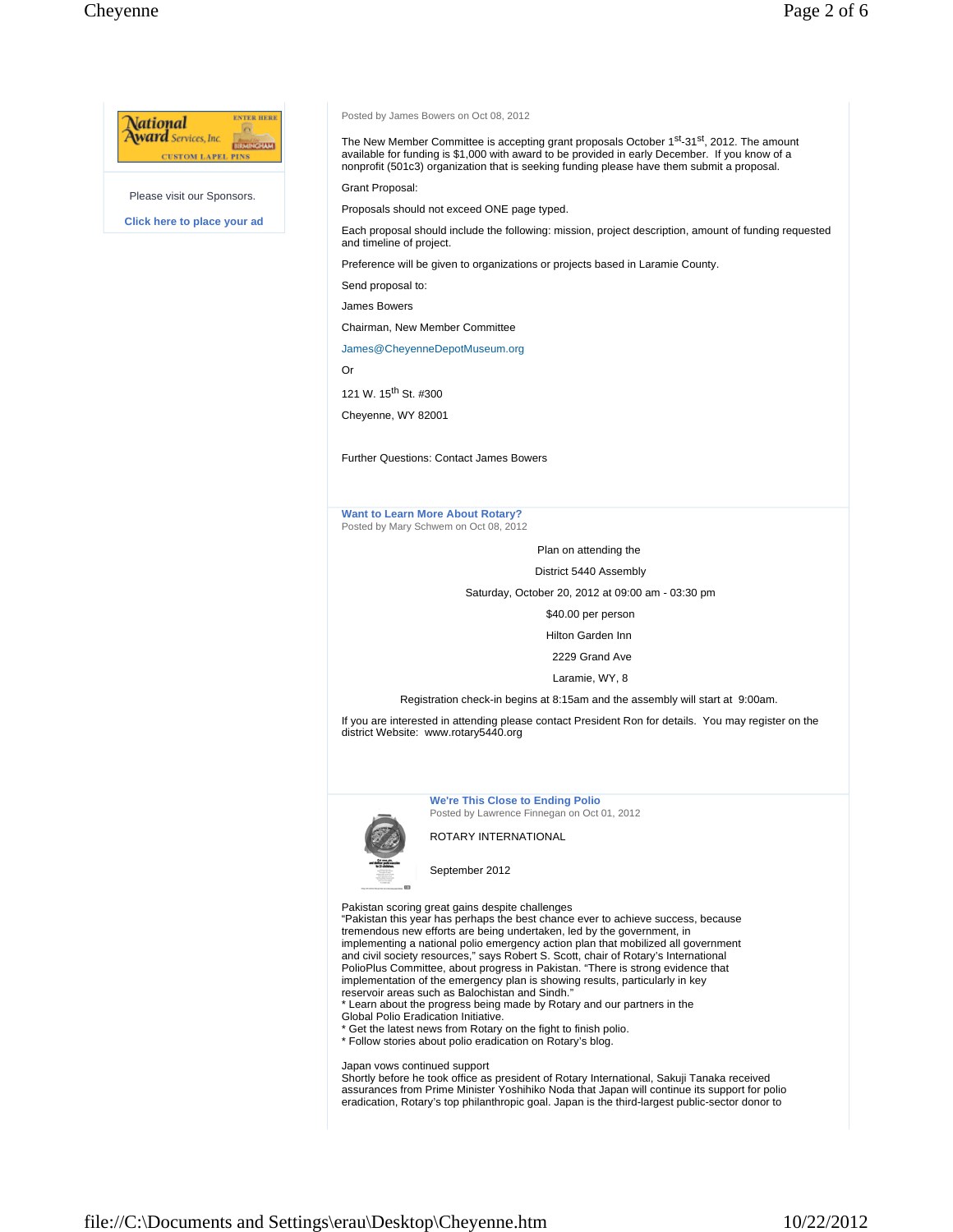the Global Polio Eradication Initiative, having contributed US\$445.1 million to date.

**Laramie County LIbrary Hosts Discover Earth Program** Posted by Melinda Brazzale on Sep 13, 2012

All Club members are encouraged to vidt the library between September 9 and November 2 to see the free interactive science museum. The Library is one of only ten libraries in the U.S. to host Discover Earth.

**Interested in Learning More about Rotary**  Posted by Mary Schwem on Sep 05, 2012

Attend the District Assembly will be held in Laramie WY on October 20, 2012.

**Interested in the Read to Me Program?** Posted by Mary Schwem on Aug 27, 2012

Do you want to be a Rotary Reader for the Read to Me program? Now's the time to contact Jamie Markus to join our Club's Rotary Reader team. He can be reached at 631-4041, or by e-mail: jamiemarkus@hotmail.com

**Save the Date Endowment Fund Committe Presents Dine, Dance and Deal**  Posted by Rosalyn Baker on Aug 13, 2012

THE ROTARY PERMANENT ENDOWMENT FUND COMMITTEE

Invites You to Attend Our First Annual Fundraiser

DINE, DANCE AND DEAL

1920's Speakeasy

Saturday, October 27<sup>th</sup>, 2012

Little America – Cheyenne Room

6:30 pm to 9:00 pm

\$75.00 per person

Heavy Hors d'oeuvres

Cash Bar

Proceeds to Benefit Rotary Sanctioned Community Projects

Checks payable to Rotary Dine, Dance and Deal

RSVP to Michael Walden Newman, 206 W. 2nd Ave, 307-777-6704

**World Community Service Committee Fundraiser** Posted by Brent Lathrop on Aug 13, 2012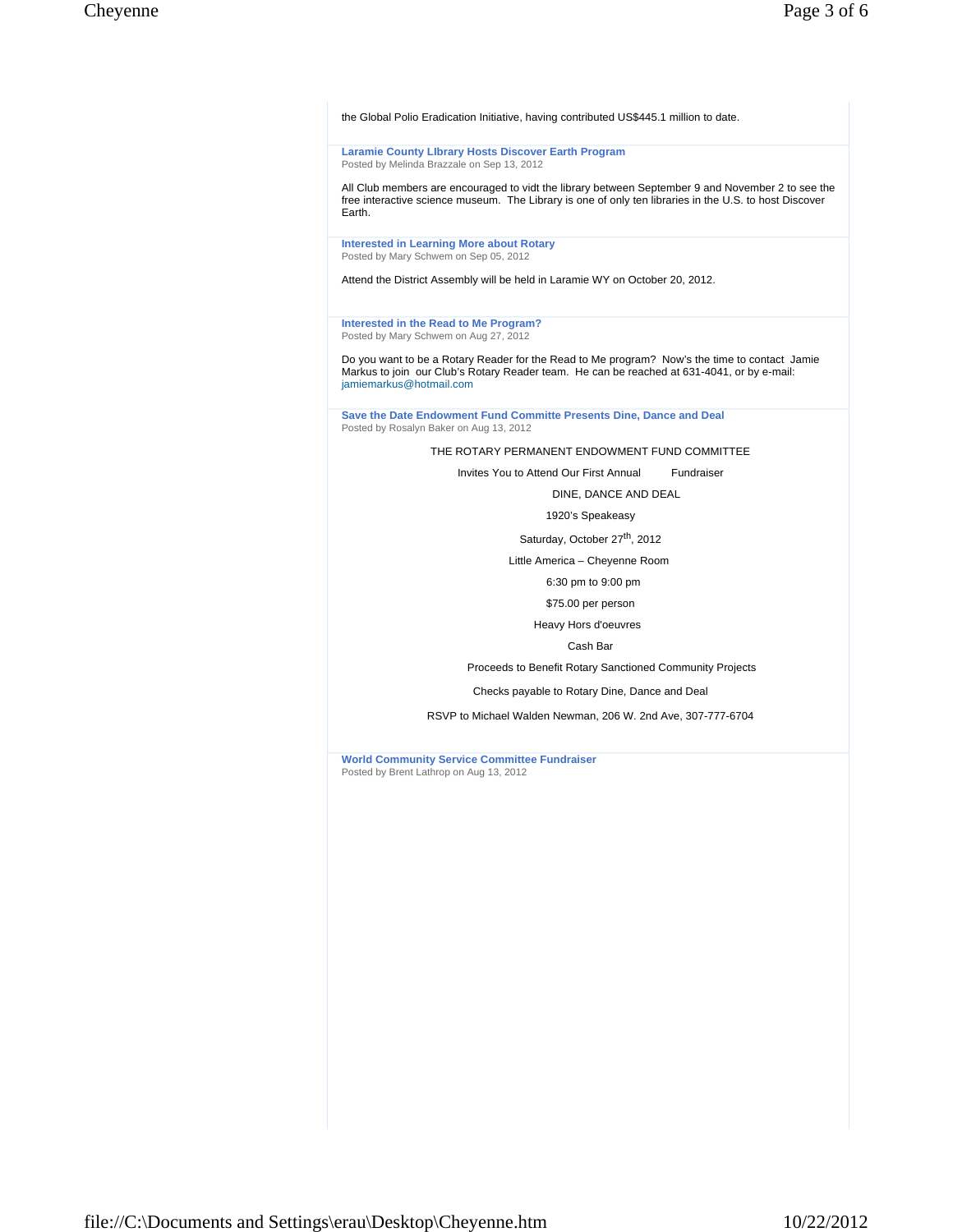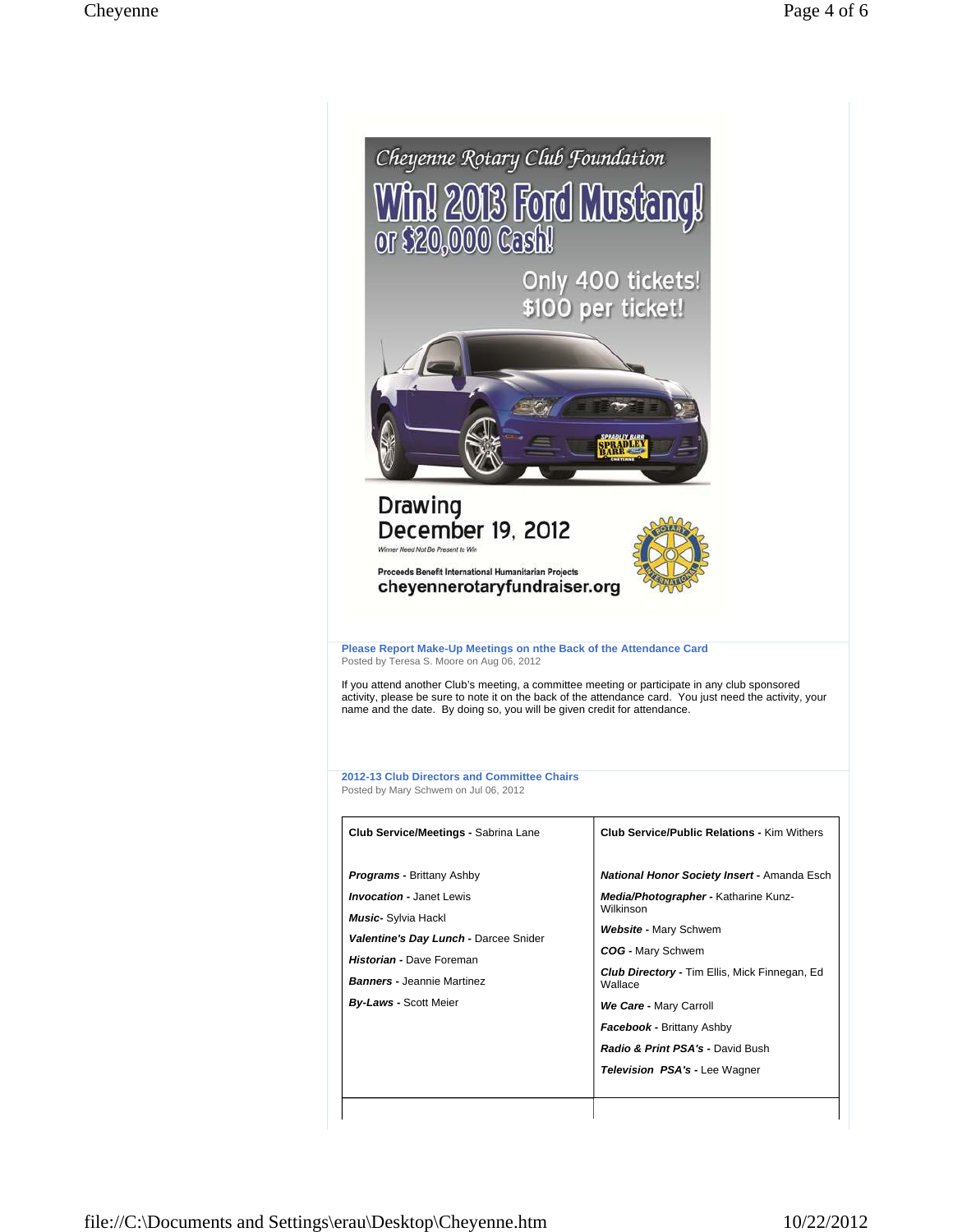| <b>Club Service/Activities - Randy Ford</b>                                                                                                                                                                        | New Generations/RYLA - Chris Church                                                                                                                                                                           |
|--------------------------------------------------------------------------------------------------------------------------------------------------------------------------------------------------------------------|---------------------------------------------------------------------------------------------------------------------------------------------------------------------------------------------------------------|
| Cranium Cup - Lee Wagner<br><b>New Projects - Bob Womack</b>                                                                                                                                                       | Highway Cleanup - Wayne Johnson<br><b>RYLA - Lori Schoene</b>                                                                                                                                                 |
| <b>Polio Plus - Mick Finnegan</b><br>Rotarian Spotlight - Harry LaBonde                                                                                                                                            | Young RYLA - Sharon Green<br>LCCC Rotaract - Jerri Griego                                                                                                                                                     |
| Peaches - Derek Baker                                                                                                                                                                                              | Community Rotaract - George McIlvaine /<br>Darcee<br>Snider<br><b>Interact - Ted Adams</b>                                                                                                                    |
| Memebership/Vocational Service - Lori Millin                                                                                                                                                                       | <b>Community Service - Derek Baker</b>                                                                                                                                                                        |
| Rotary 101 Orientation - Bill Gentle (Chair),<br>Lucie Osborn<br><b>New Member - James Bowers</b><br><b>Career Day - Katharine Wilkinson</b><br>Rotary Party - Lori Millin<br>Teacher of the Month - Jamie Markus  | St. Patrick's Day Lunch - Chris McRady<br><b>Rural Appreciation - Phil Rosenlund</b><br><b>Discretionary Giving - Dave Cook</b><br>VA Santa Visit - Billie Addleman<br><b>Meals on Wheels - Rod Hartshorn</b> |
| <b>International Service - Ann Nelson</b>                                                                                                                                                                          | <b>Community Service/Education - Don Day</b>                                                                                                                                                                  |
| <b>World Community Service - Brent Lathrop</b><br>Rotary International Foundation - Roger<br>Schreiner<br>World Peace Fellow/Amb. Scholarship -<br>Lucie Osborn<br><b>Picnic - Chris McRady</b>                    | <b>Student of the Month</b> – Robyn Sims<br>National Honor Society - Donna Beaman<br><b>Read to Me - Jamie Markus</b><br><b>Dictionaries</b> - Brittany Ashby                                                 |
| New Generations/Youth - Anne Miller                                                                                                                                                                                | <b>Nominating Committee</b><br>Co-Chairs: Jim Applegate, Fred Baggs                                                                                                                                           |
| <b>Christmas Party - James Bowers</b><br>Four Way Test Scholarship - Eric Todd<br>Youth Exchange - Beth Van De Wege<br>Summer Youth Exchange - Beth Van De Wege<br><b>Children's Christmas Party - Jarad Black</b> |                                                                                                                                                                                                               |

**Club Service Opportunity**

Posted by Mary Schwem on Jul 02, 2012

Looking for an alternate pianist to provide musical accompaniment when our regular pianist, Marilyn, is unable to do so.

Looking for a committe chair for Invocations and for Peach Sales.

**Attention Committee Members** Posted by Mary Schwem on Jun 18, 2012

If you are a committee chair beginning in July and I have not created your user name, please contact me, Mary.Schwem@erau.edu or call me at 307-640-5699.

We have added a Committee Management Component to the member side of our website. With<br>these changes you will be able to add committee members, communicate with your members, save<br>your minutes and other documents, set up s component at the July 11th meeting.